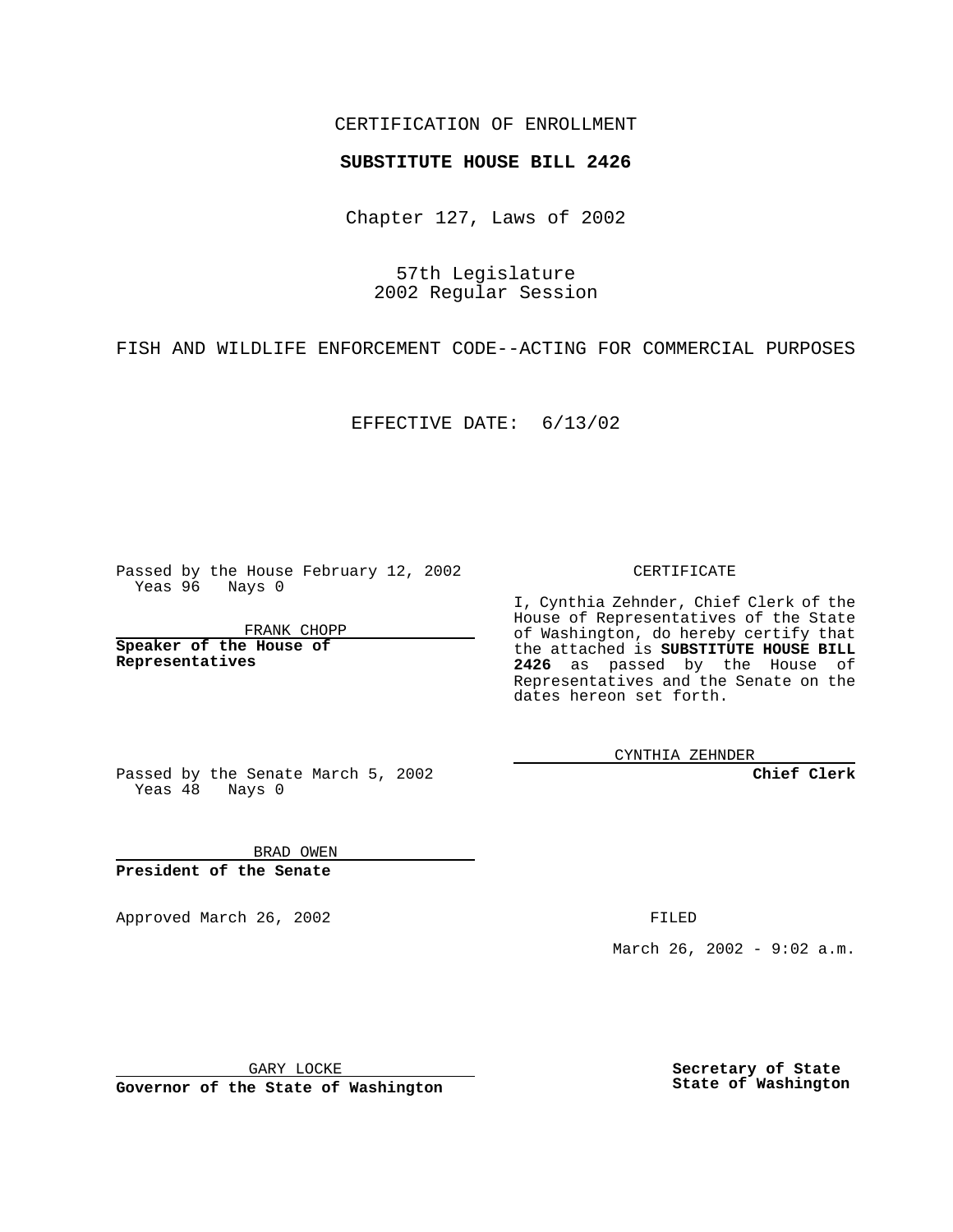## **SUBSTITUTE HOUSE BILL 2426** \_\_\_\_\_\_\_\_\_\_\_\_\_\_\_\_\_\_\_\_\_\_\_\_\_\_\_\_\_\_\_\_\_\_\_\_\_\_\_\_\_\_\_\_\_\_\_

\_\_\_\_\_\_\_\_\_\_\_\_\_\_\_\_\_\_\_\_\_\_\_\_\_\_\_\_\_\_\_\_\_\_\_\_\_\_\_\_\_\_\_\_\_\_\_

Passed Legislature - 2002 Regular Session

**State of Washington 57th Legislature 2002 Regular Session**

**By** House Committee on Natural Resources (originally sponsored by Representatives Jackley, Sump, Rockefeller, Doumit, Pearson, Morell and Chase)

Read first time 01/25/2002. Referred to Committee on .

 AN ACT Relating to acting for commercial purposes under the fish and wildlife code; amending RCW 77.15.110; creating a new section; and prescribing penalties.

BE IT ENACTED BY THE LEGISLATURE OF THE STATE OF WASHINGTON:

 NEW SECTION. **Sec. 1.** The legislature intends to clarify that when a crime under chapter 77.15 RCW requires proof that a person acted for commercial purposes, that element refers to engaging in particular conduct that is commercial in nature and the element does not imply that a particular state of mind must exist. This act revises the existing definition of that element to confirm that the element is fulfilled by engaging in commercial conduct and to eliminate any implication that a particular mental state of mind must be shown. Examples are given of the type of conduct that may be considered as evidence that a person acts for a commercial purpose; however, these examples do not create a conclusive presumption that a person acts for a commercial purpose.

 **Sec. 2.** RCW 77.15.110 and 2001 c 253 s 27 are each amended to read as follows: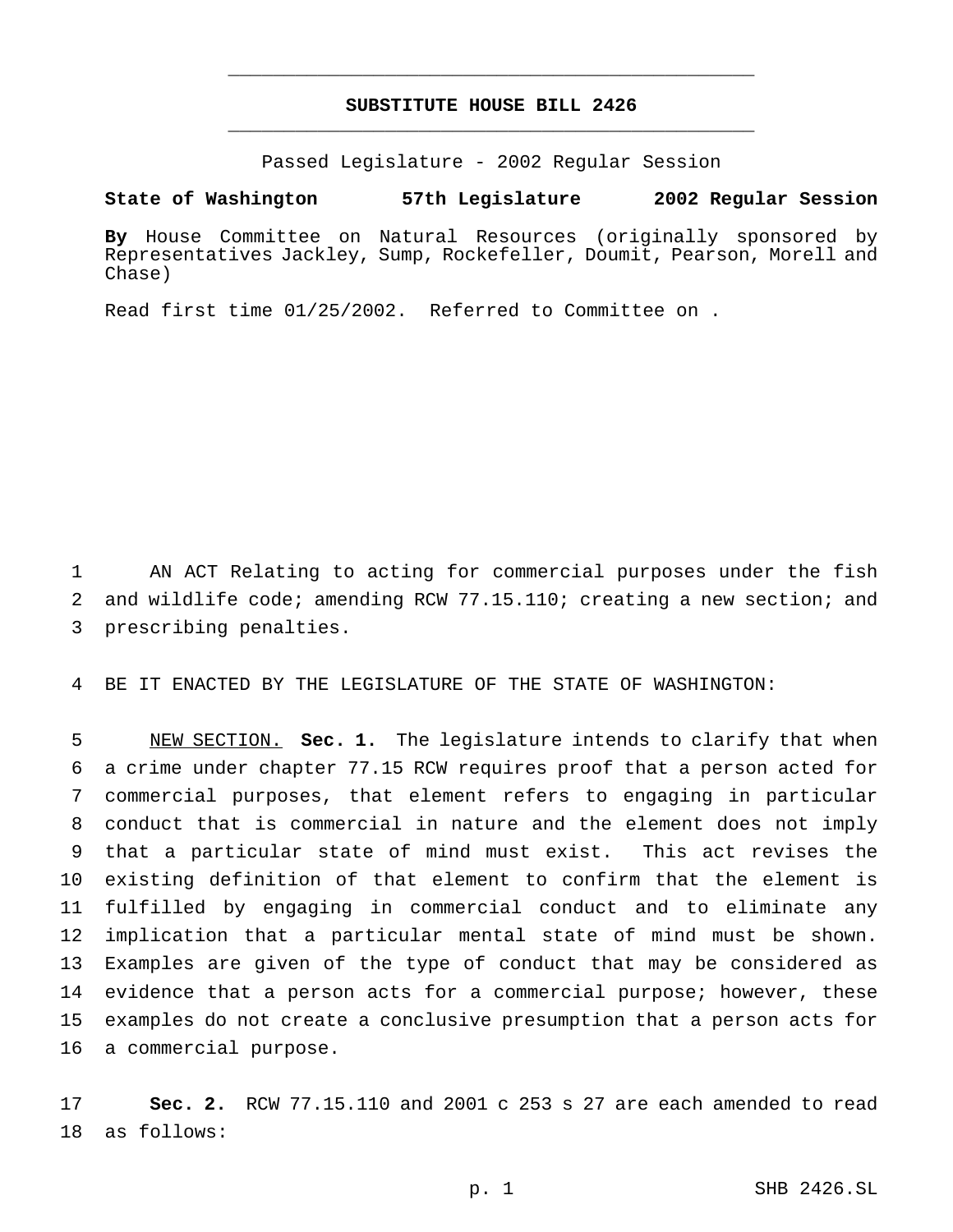(1) For purposes of this chapter, a person acts for commercial purposes if the person engages in conduct that relates to commerce in fish, seaweed, shellfish, or wildlife or any parts thereof. Commercial conduct may include taking, delivering, selling, buying, or trading fish, seaweed, shellfish, or wildlife where there is present or future exchange of money, goods, or any valuable consideration. Evidence that a person acts for commercial purposes includes, but is not limited to, 8 the following conduct:

 (a) ((Acts with intent to sell, attempted to sell, sold, bartered, attempted to purchase, or purchased fish, seaweed, shellfish, or wildlife;

12 (b) Uses)) Using gear typical of that used in commercial fisheries;  $((e)$  Exceeds)) (b) Exceeding the bag or possession limits for personal use by taking or possessing more than three times the amount of fish, seaweed, shellfish, or wildlife allowed;

16 (((d) Delivers or attempts)) (c) Delivering or attempting to deliver fish, seaweed, shellfish, or wildlife to a person who sells or resells fish, seaweed, shellfish, or wildlife including any licensed or unlicensed wholesaler;

 $((e)$  Takes)) (d) Taking fish or shellfish using a vessel 21 designated on a commercial fishery license ((and)) or using gear not authorized in a personal use fishery;

23 ((<del>(f) Sells or deals</del>)) <u>(e) Using a commercial fishery license;</u>

(f) Selling or dealing in raw furs; or

25 (g) ((Performs)) Performing taxidermy service on fish, shellfish, or wildlife belonging to another person for a fee or receipt of goods or services.

28 (2) For purposes of this chapter, the value of any fish, seaweed, shellfish, or wildlife may be proved based on evidence of legal or illegal sales involving the person charged or any other person, of offers to sell or solicitation of offers to sell by the person charged 32 or by any other person, or of any market price for the fish, seaweed, shellfish, or wildlife including market price for farm-raised game 34 animals. The value assigned to specific fish, seaweed, shellfish, or wildlife by RCW 77.15.420 may be presumed to be the value of such fish, 36 seaweed, shellfish, or wildlife. It is not relevant to proof of value 37 that the person charged misrepresented that the fish, seaweed, shellfish, or wildlife was taken in compliance with law if the fish,